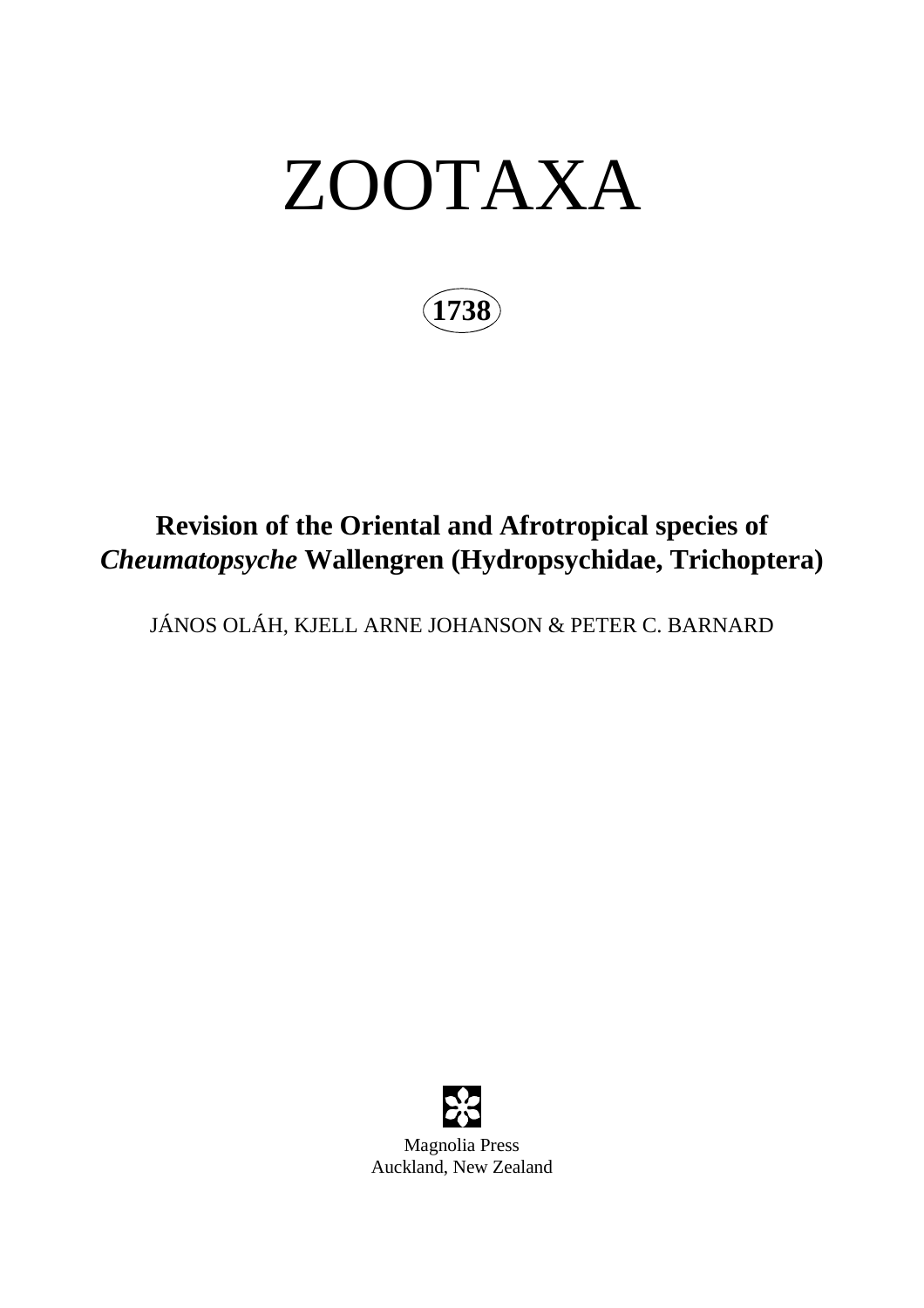JÁNOS OLÁH, KJELL ARNE JOHANSON & PETER C. BARNARD **Revision of the Oriental and Afrotropical species of** *Cheumatopsyche* **Wallengren (Hydropsychidae, Trichoptera)** (*Zootaxa* 1738)

171 pp.; 30 cm. 31 March 2008 ISBN 978-1-86977-201-7 (paperback)

ISBN 978-1-86977-202-4 (Online edition)

FIRST PUBLISHED IN 2008 BY Magnolia Press P.O. Box 41-383 Auckland 1346 New Zealand e-mail: zootaxa@mapress.com http://www.mapress.com/zootaxa/

© 2008 Magnolia Press

All rights reserved.

No part of this publication may be reproduced, stored, transmitted or disseminated, in any form, or by any means, without prior written permission from the publisher, to whom all requests to reproduce copyright material should be directed in writing.

This authorization does not extend to any other kind of copying, by any means, in any form, and for any purpose other than private research use.

ISSN 1175-5326 (Print edition) ISSN 1175-5334 (Online edition)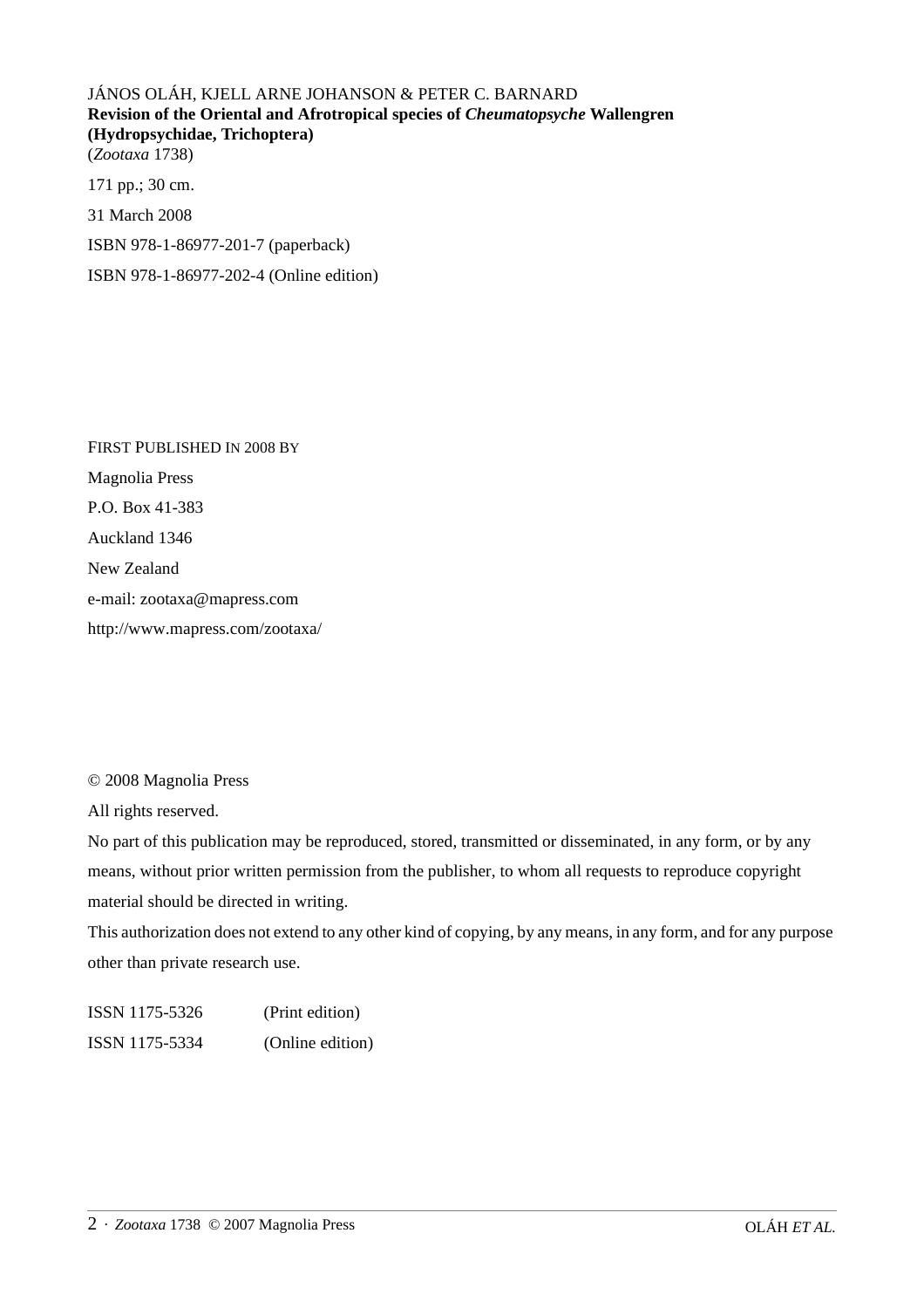Copyright  $\odot$  2008 · Magnolia Press



### **Revision of the Oriental and Afrotropical species of** *Cheumatopsyche* **Wallengren (Hydropsychidae, Trichoptera)**

#### JÁNOS OLÁH', KJELL ARNE JOHANSON<del>'</del> & PETER C. BARNARD<sup>3</sup>

*1 Department of Environmental Management, Tessedik College. Residential address: I. kk. 10, H-5540 Szarvas, Hungary. E-mail: saker@szarvasnet.hu 2 Swedish Museum of Natural History, Entomology Department, Box 50007, S-10405 Stockholm, Sweden. E-mail: kjell.arne.johanson@nrm.se 3 Department of Entomology, The Natural History Museum, Cromwell Road, London SW7 5BD, UK. E-mail: p.barnard@nhm.ac.uk*

#### **Table of contents**